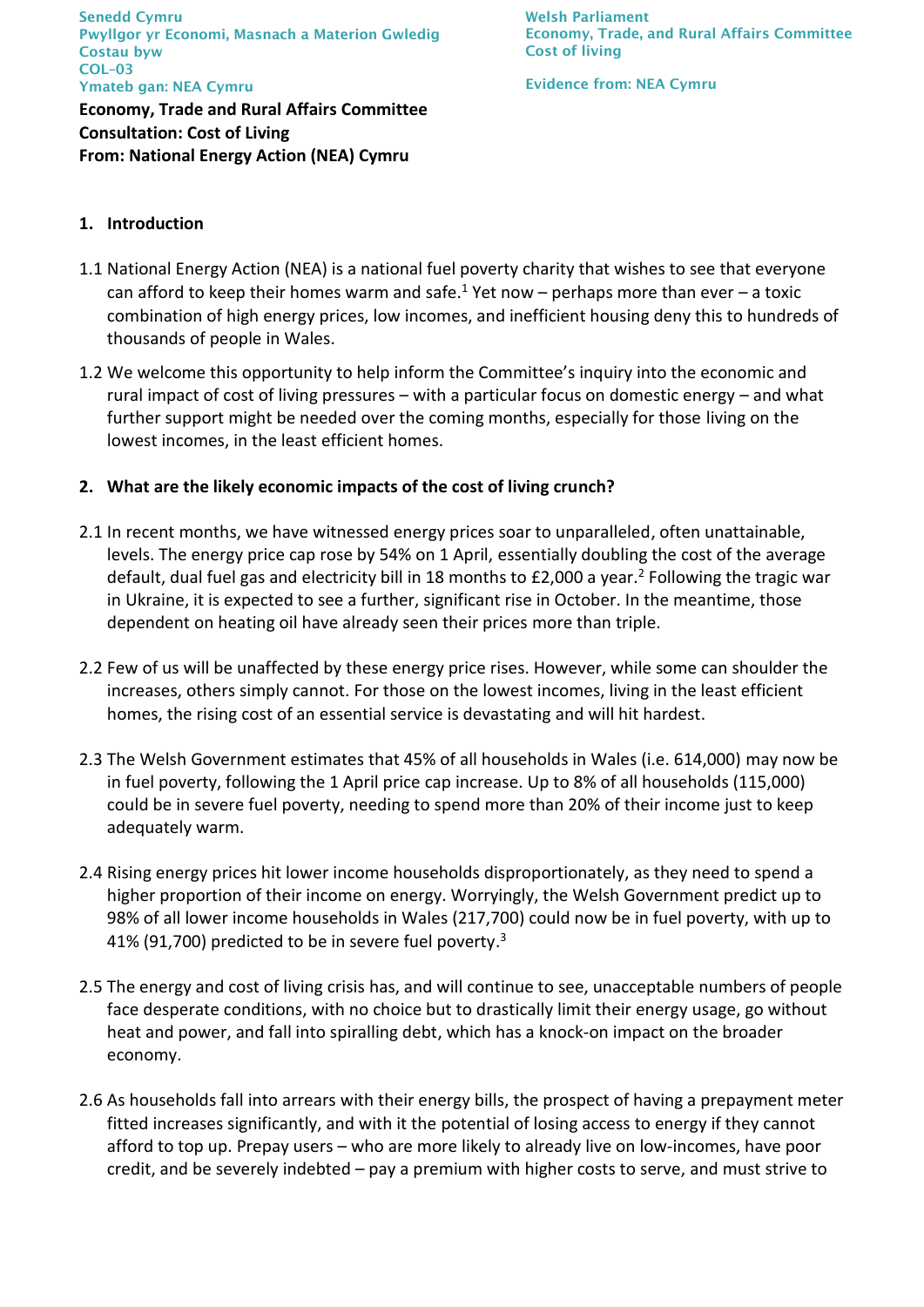maintain payments towards ongoing usage while repaying arrears, meaning that trying to afford to keep the meter topped up becomes a major, daily concern.<sup>4</sup>

2.7 The impact of fuel poverty and fuel debt on people's physical and mental health is acute, as it is also on the health services that support them. Poor-quality housing is already estimated to cost the NHS in Wales approximately £95m every year<sup>5</sup> and the situation is only likely to get worse as we approach the colder months.

# **3. How are rural communities being affected by the cost of living crunch, and to what extent are the pressures they face different to urban areas?**

- 3.1 In 2018, households living in rural areas were 40% more likely to be living in fuel poverty than those in urban areas. At the time, 14% of all households in rural locations were estimated to be fuel poor, compared to 10% of all households living in urban areas.<sup>6</sup>
- 3.2 Households in rural communities are often reliant on more expensive fuels, such as oil or LPG, which do not benefit from the same protections or regulation as gas and electricity. Consumers who rely on off-gas fuels have recently seen prices more than triple and it has been reported that many have been hit by delivery problems in recent months.
- 3.3 The heating oil market is not covered by Ofgem's price cap and anecdotal feedback from NEA's stakeholders suggests that extreme price fluctuations have led suppliers to suspend normal pricing practices, leading to households having to order oil but not having the price they're going to pay for it confirmed until the day of delivery. For many others, prices have simply been too high, they have had to go without.
- 3.4 Off-gas households tend to be living in rural locations, very often in older, poorly insulated homes.<sup>7</sup> Wales has a large proportion of inefficient, solid-wall properties, with higher numbers in rural areas. Poor energy efficiency is a key driver of fuel poverty and more than 80% of fuel poor households in Wales in 2018 lived in inefficient homes<sup>8</sup>; higher than in any other UK nation. This overlap has left many of the poorest Welsh households more exposed to soaring energy prices.
- 3.5 This is compounded with what is often a requirement to purchase off-gas fuels upfront, alongside issues like rural travel premiums, isolation, and digital exclusion. NEA believes that the need for meaningful, tailored provisions aimed at tackling rural fuel poverty becomes increasingly urgent (as was recommended by the Senedd's former Climate Change, Environment and Rural Affairs Committee's inquiry into fuel poverty in 2019).<sup>9</sup>

# **4. How effective are the support measures that the Welsh and UK governments have put in place, and what further support might be needed over the coming months?**

- 4.1 To its credit, the Welsh Government has recently announced a £380m package of expanded measures to help people with the cost of living crisis.<sup>10</sup>
- 4.2 This includes providing a second Winter Fuel Support Scheme payment of £200 later this year, to help households with the cost of rising energy bills, widening eligibility to include more households in need, including pensioners eligible for Pension Credit alongside those claiming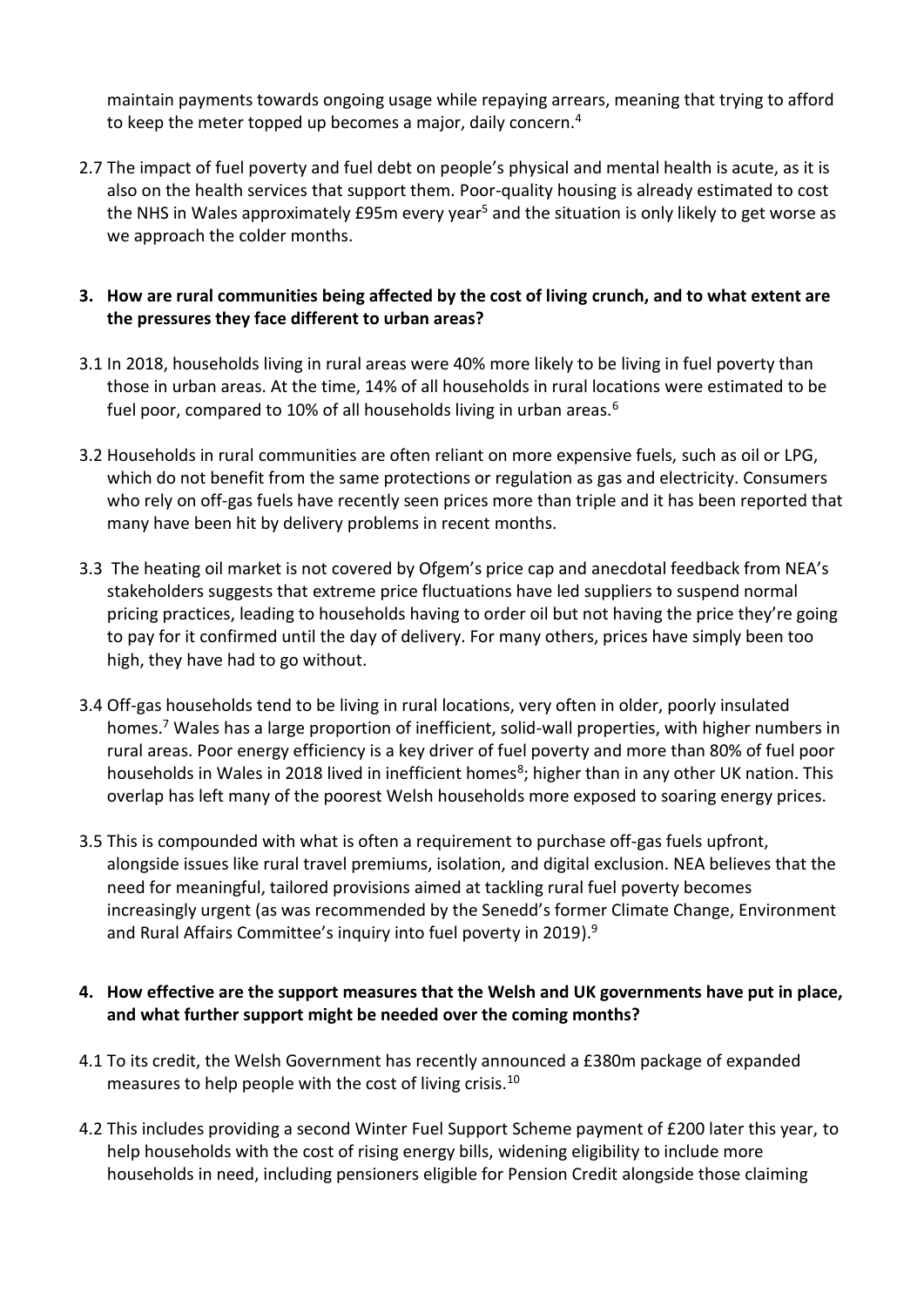working-age, means-tested benefits. This is welcome news and something NEA called for alongside other key stakeholders.

- 4.3 Given relatively low take-up levels of the first Winter Fuel Support Scheme payment made earlier in the year, with varying levels across local authorities, and anecdotal evidence of differing engagement and processing practices, NEA believes it is key now the Welsh Government evaluates the scheme and ultimately takes every step to ensure the next payment reaches as many eligible households as possible. This should be paid ahead of October, to help stop people from going without heat and power in the coldest months.
- 4.4 The Welsh Government's response also includes the continuation of emergency assistance payments under its Discretionary Assistance Fund to help off-gas households in financial hardship top-up oil or LPG. Following calls from NEA and the Fuel Poverty Coalition Cymru, this support is now available all-year-round throughout 2022/23, so people can access help when they need it, providing greater security ahead of colder months and equitable access to emergency payments as those on-gas.
- 4.5 It should be noted, however, that the value of payments available do not currently meet need, given the soaring costs of these fuels. The maximum award for oil, for example, remains at £250, which is now insufficient to purchase the minimum volume of heating oil. The Fuel Poverty Coalition Cymru has advised that the Welsh Government consider and regularly review the level of financial support available. To achieve its intended outcome, it is important that the value of the payment does not fall in real terms and provides the value of support and purchasing power that is needed.
- 4.6 It is vitally important too that we do not lose sight of the urgent need to upgrade the energy efficiency of our existing housing in Wales. Homes which often cannot be kept warm at any reasonable cost.
- 4.7 Warm and safe homes are at the heart of tackling fuel poverty and a fair, affordable transition to net zero. The Welsh Government has recently consulted on the future of its key delivery mechanism to tackle fuel poverty, the *Warm Homes Programme<sup>11</sup>*, and the Senedd's Equality and Social Justice Committee has led a short inquiry into the same<sup>12</sup>.
- 4.8 NEA believes that the Welsh Government must ensure the next Programme:
	- targets the 'worst-first', focusing on lifting households on the lowest incomes in the least efficient homes out of fuel poverty;
	- takes an appropriate, multiple-measure, 'fabric-first' approach, including a bespoke programme of support aimed at addressing the distinct challenges faced in rural areas;
	- is accessible to all households eligible for support and measures are supported by comprehensive advice;
	- is backed by sufficient funding and a sound legal footing to meet the ambition set out in the Welsh Government's Tackling Fuel Poverty Plan.
- 4.9 The Warm Homes Programme has undoubtedly made some very welcome improvements to the lives of fuel poor households in recent years. However, its evolution has meant that it has increasingly fallen short of its original intended 'whole house approach', relying heavily on installing boiler replacements and central heating installations, with far fewer insulation measures. This has been to the detriment of other meaningful, fabric upgrades, which would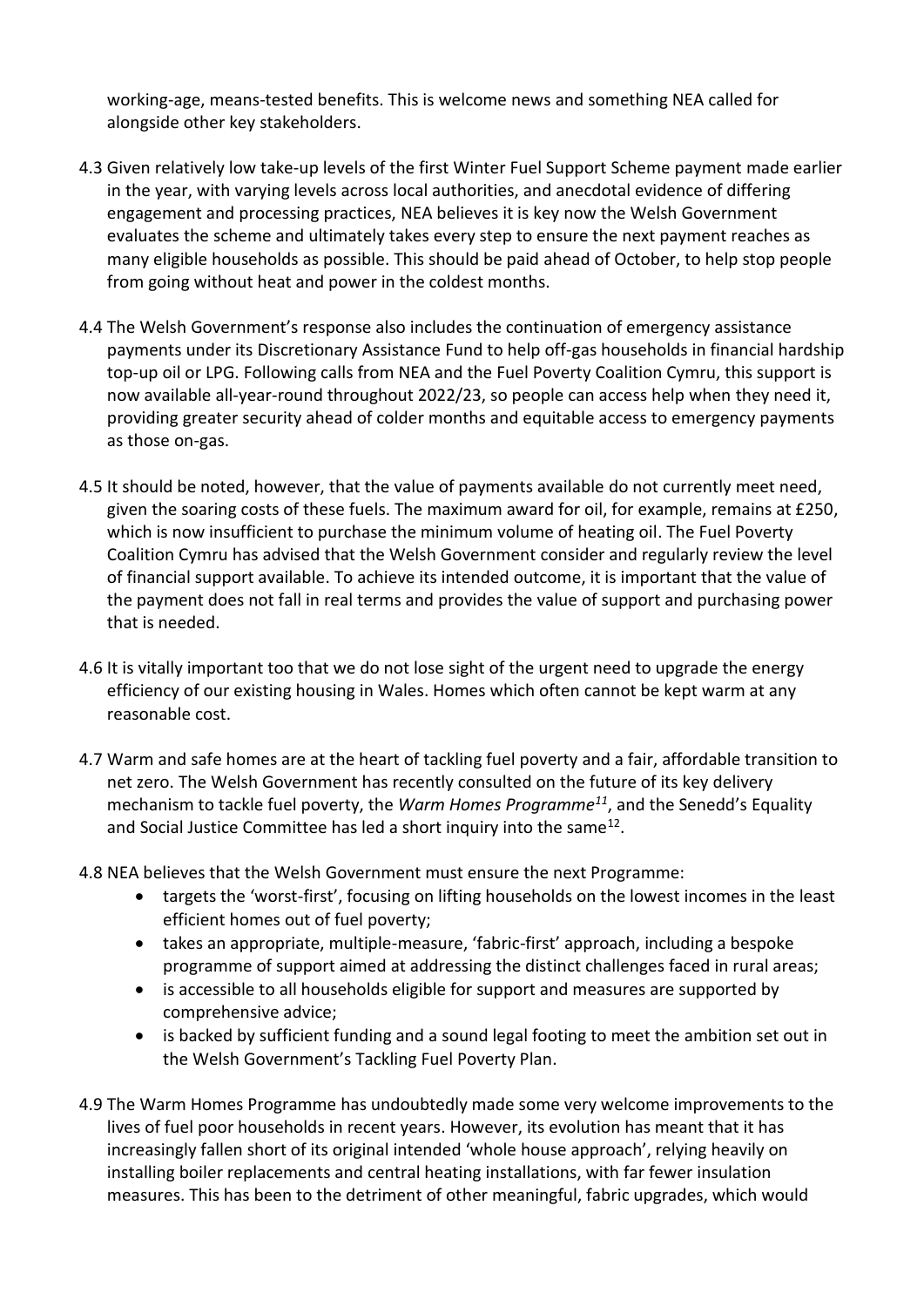provide long-term benefits and a permanent solution to lower bills by reducing demand. It has also meant the schemes have reportedly failed to address the specific challenges associated with tackling rural fuel poverty. For further information, we would invite Committee members to see our response to the Equality and Social Justice Committee's inquiry referenced in this endnote.<sup>13</sup>

- 4.10 Finally, NEA believes the UK Government has the opportunity and resources to support the poorest households, but its response to-date has been woefully inadequate.
- 4.11 The expansion of the Warm Home Discount Scheme was proposed before the crisis and is not a response to the current level of energy prices. And a £200 'Energy Bill Rebate' off electricity bills in October – which must be repaid over five years – is wholly inappropriate for low-income, vulnerable households who can ill afford it already.
- 4.12 These measures do very little to shield those most in need from severe harm and NEA continues to call on the UK Government and Ofgem to:
	- exempt vulnerable households, in particular prepayment energy users, from paying the £40/year levy that is currently planned to re-pay the 'heat now, pay later' £200 Energy Bill Rebate;
	- provide additional support for low-income households in need ahead of next winter, for example through a bigger Warm Home Discount that directly support more people, or by expanding the Winter Fuel Payment beyond pensioners;
	- develop a social tariff that is additional to current energy market protections, providing a below-cost energy price to low-income households;
	- help to clear utility debts through starting a payment matching scheme, matching every pound that a household makes towards their utility debt repayments.
- 4.13 The Welsh and UK governments must continue to act ahead of even higher price hikes if we are to avoid the worst of cold homes, debt, and needless ill health. Failure to do so will result in a catastrophic fuel poverty crisis that will devastate lives and communities for years to come.

### **END**

<sup>1</sup> National Energy Action (NEA) Cymru advocates to make warm homes a national priority, provides platforms for community-facing organisations to come together to share views and best practice, and works with partners to provide training and national qualifications to community-facing staff covering key issues associated with fuel poverty, fuel debt, affordable warmth and practical energy efficiency advice, and to directly support low-income and vulnerable households in need. See [www.nea.org.uk.](http://www.nea.org.uk/)

<sup>&</sup>lt;sup>2</sup> The price cap limits the rates a supplier can charge for their default tariffs. These include the standing charge and price for each kWh of electricity and gas (the units your bill is calculated from). It doesn't cap your total bill, which will vary depending on how much energy you use. The price cap rose by 54% on 1 April 2022. Those on default tariffs paying by direct debit saw an average increase of £693, from £1,277 to £1,971 per year. Prepayment customers saw an average increase of £708, from £1,309 to £2,017 per year.

<sup>&</sup>lt;sup>3</sup> See<https://gov.wales/fuel-poverty-modelled-estimates-wales-headline-results-october-2021> Note: The Welsh Government published new modelled fuel poverty estimates for Wales on 13 April 2022. These have been recalculated for October 2021 and revised to take account of fuel prices from 1 April 2022. The Welsh Government expects to publish more detailed analysis of these modelled estimates in late spring.

<sup>4</sup> Proportionately more households in Wales use prepayment meters compared to England (c. 18% or 200,000). The presence of prepayment meters also varies widely by tenure. In 2018, 5% of owner-occupied dwellings had an electric one, compared to 23% of private rented dwellings, and 46% of social housing. It was a similar picture for gas. The price cap is set higher for prepayment users compared to those who pay by direct debit.